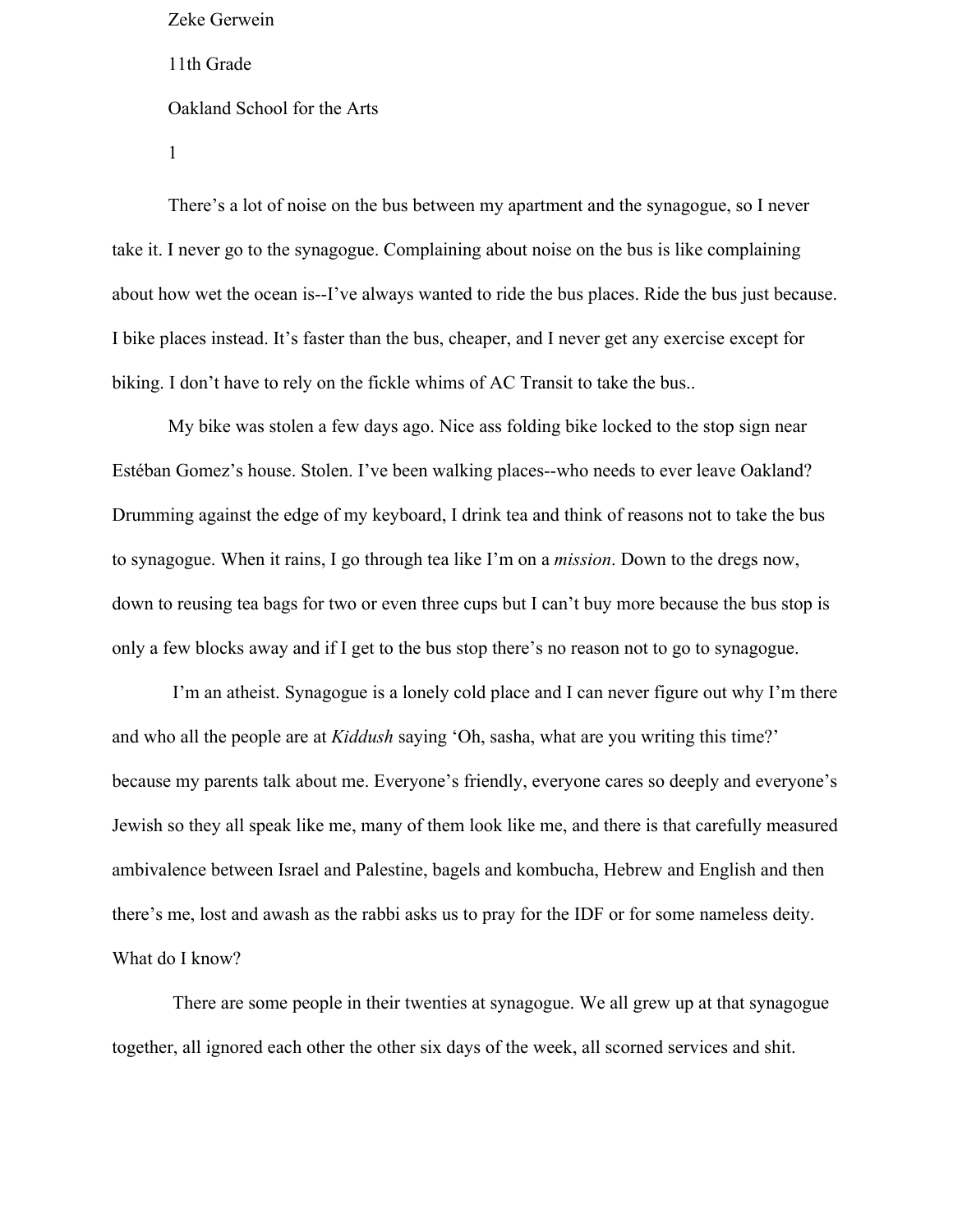Talking to them makes me want to claw off my *yarmulke* and tear apart the walls. I haven't seen them in years.

"The reason you feel lonely at *shul* is because you don't make any sort of effort to connect to people there." my mother said for years and years. "You're so fixated on your friends, but you ignore all these people in your community who care about you."

She left a voicemail the other day when I was out at some party, inviting me to come up and spend the afternoon with my family and the whole congregation that watched me grow up for all these years. They missed me when I was in New York, but now I live so close, don't I? Just over in Oakland. My brother, Yonatan, comes over for Shabbat dinner *all the time* and it's harder for him, at UC Santa Cruz and everything, to schlep up there so often. I should make the extra effort to connect with family. I'm just a bus ride away!!!

When's the last time I went to synagogue anyway? My parents always bemoan how disconnected I am with my culture. What a *shande*. It's one of those days when all the sentences come out wrong. If you want to be the Great Queer Jewish Writer, you *have* to write, don't you?

I sort through the text messages left on my phone from last night. A few people want to ride the train to the end of the line and back several times, writing poetry all the while. I've got deadlines, I write back, then get up and stare at the kettle of tea silent on my stove. *Hi Sasha, it's your mother again, just calling to ask whether or not you'd like to join us at shul. We're going to head over there now, but if you'd like to join us it would be no trouble again.* I pace the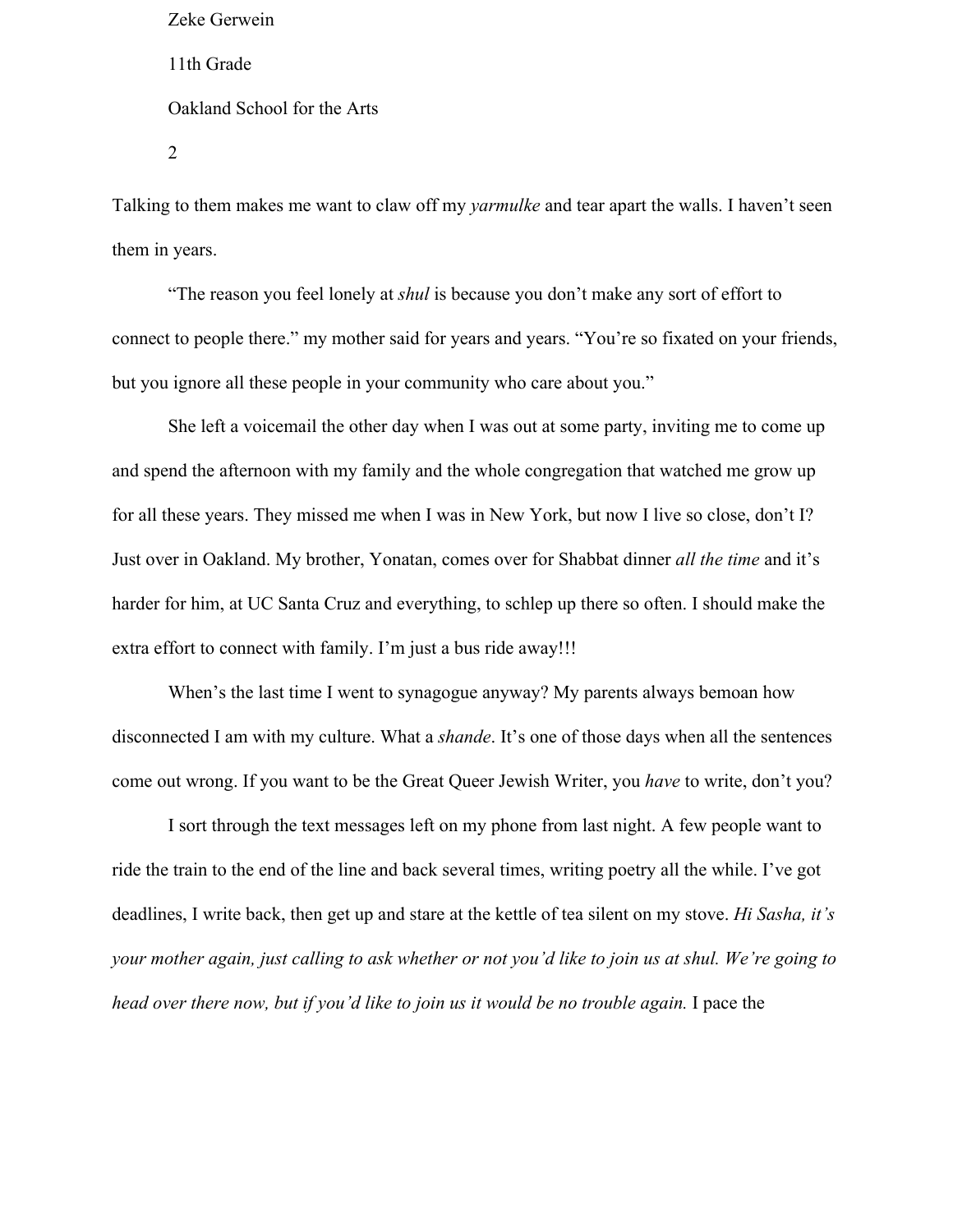apartment and stare at the blank Google Doc. A poem. Any poem would be great right now. If you want to be the Great Jewish Queer Playwright, you have to write.

 Aren't I supposed to love writing? Barely makin' it. Supposed to be doing the thing you love. Aren't I pathetic? It's raining enough to overflow the gutters and force the cars to uproot all the standing water at the intersection of International Boulevard and Eighth Avenue. I can look out over the city street and watch people drag themselves to work and back. Oakland turns gray when it rains.

 I don't know where any clothes remotely suitable for synagogue would be. Naked in a studio apartment. Maybe I'll write a play about that. I look at the nice dresses crumpled up below all the jeans and woolen shit that I've been wearing lately and deliberate for a few seconds before putting on wrinkled blue slacks. No matter how accepting Berkeley may be, wearing a dress to synagogue on my first day back in a year is probably not the best choice. A dark gray sweater. A rain jacket. An umbrella. Layer up, layer up, protect yourself from whatever onslaught comes your way. Naked in a studio apartment, even when dressed. God, I feel like a child again. I used to hate getting dressed up.

This whole thing is stupid. I'm culturally Jewish--Judaism is one of those religions where you don't have to attend synagogue, you'll feel guilty either way. I have deadlines. I grab my notebook and pencil and stuff it in a messenger bag—no *yarmulke*, no *tallit*, no god. There's one tea bag left in the box; I toss it into a thermos and pour boiling water all over the stove. The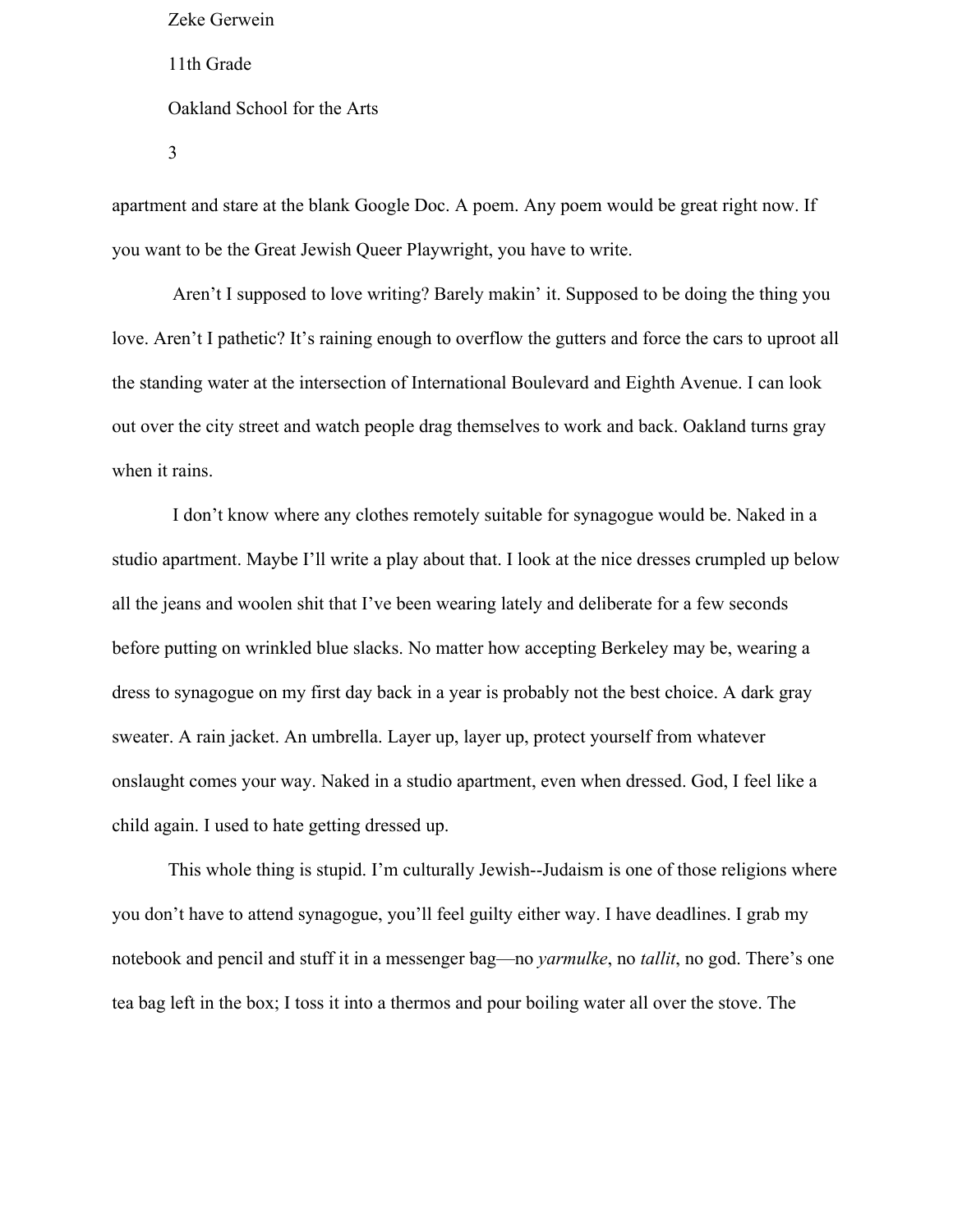hallway is overheated; beyond the lobby it's pouring rain and there's that irritating chill in the air you can't banish no matter how many layers you have on.

I wish I could slam the door to the complex walking out. The air smells like used toothbrushes. I kick the thin concrete of the sidewalk like it could snap any minute and send the whole street down into the centre of the Earth. It's a bit of a walk to get to the bus stop, a few blocks maybe, enough to make it a struggle to drag myself down the stairs and over to Fifth Avenue, where you can catch the 1R. South of Lake Merritt, East Oakland seals itself from the word with a canopy of imported palm trees, lining International Boulevard like it's the capital of some tropical country, all of them shaking in the November wind and pummelled by this incessant rain that will never ever stop.

The 1R to Downtown Berkeley is delayed; not coming for seventeen minutes. I stand at the corner in sight of the dull green bus shelter and spread my arms, twirling my umbrella like Mary Poppins. There's a sixty something Korean woman huddled under the bus shelter, a younger old white guy making irritated sounds on his iPhone. Other than that, the whole corner is empty. Even the cars driving up water in the middle of International Boulevard muffle their engines in deference to the rain. It's so fucking cold.

"Shipments will be coming in, *soon*," the younger old white guy says to his iPhone. "I told them not to hire Madison. No, no, leave out all the seasoning at the Halloween party. Thirty seven. Forty two. Existentialism."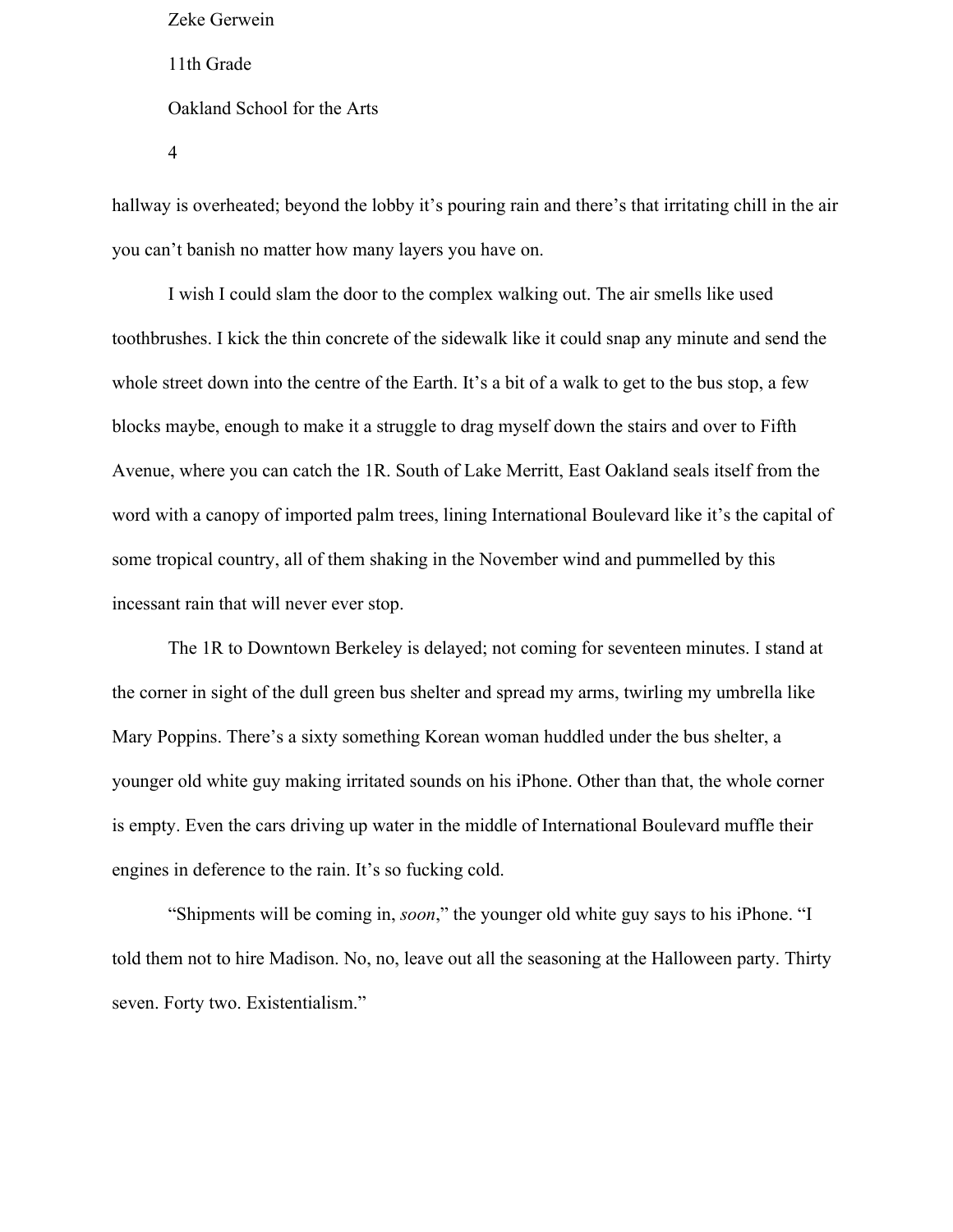"Hi Sasha! Love your umbrella!" The twenty six year old instrumentalist/proprietor of the cafe across the street where I go sometimes. Mohammed Zhang-Brown. "You going out in this weather?"

"Yeah! Going to visit my parents."

"Oh? Good luck!" A pause and we're both soaked through by the rain. "It's really coming down, isn't it?"

"Yeah, it is."

I dated Mohammed until like last week. They have never met my parents or gone to synagogue with me. During the five months we dated, I did not go to synagogue except for twice on Rosh HaShanah and Yom Kippur and that was in New York when I was over there visiting. How long until that fucking bus gets here? My parents told me they didn't care if I married a Jew as long as my partner enjoyed Judaism, but they were lying. They would ask if each new boyfriend was Jewish and each time I would say no. I don't know why I never dated other Jews.

"Self loathing," my mother would tell me if I bothered to ask her. "You're scared of yourself and your culture. Therefore, you've hooked up with and made friends with other Jews but you've never dated them."

I twirl the umbrella faster and faster. The rain's coming pretty forcefully at this point. After a little while, I give up and sit down on the soggy little bench. The white guy and the Korean woman have both left. The bus has been further delayed by thirty five minutes. *In today's edition of shitty AC transit we have the 1R deciding not to come at all*. I post to my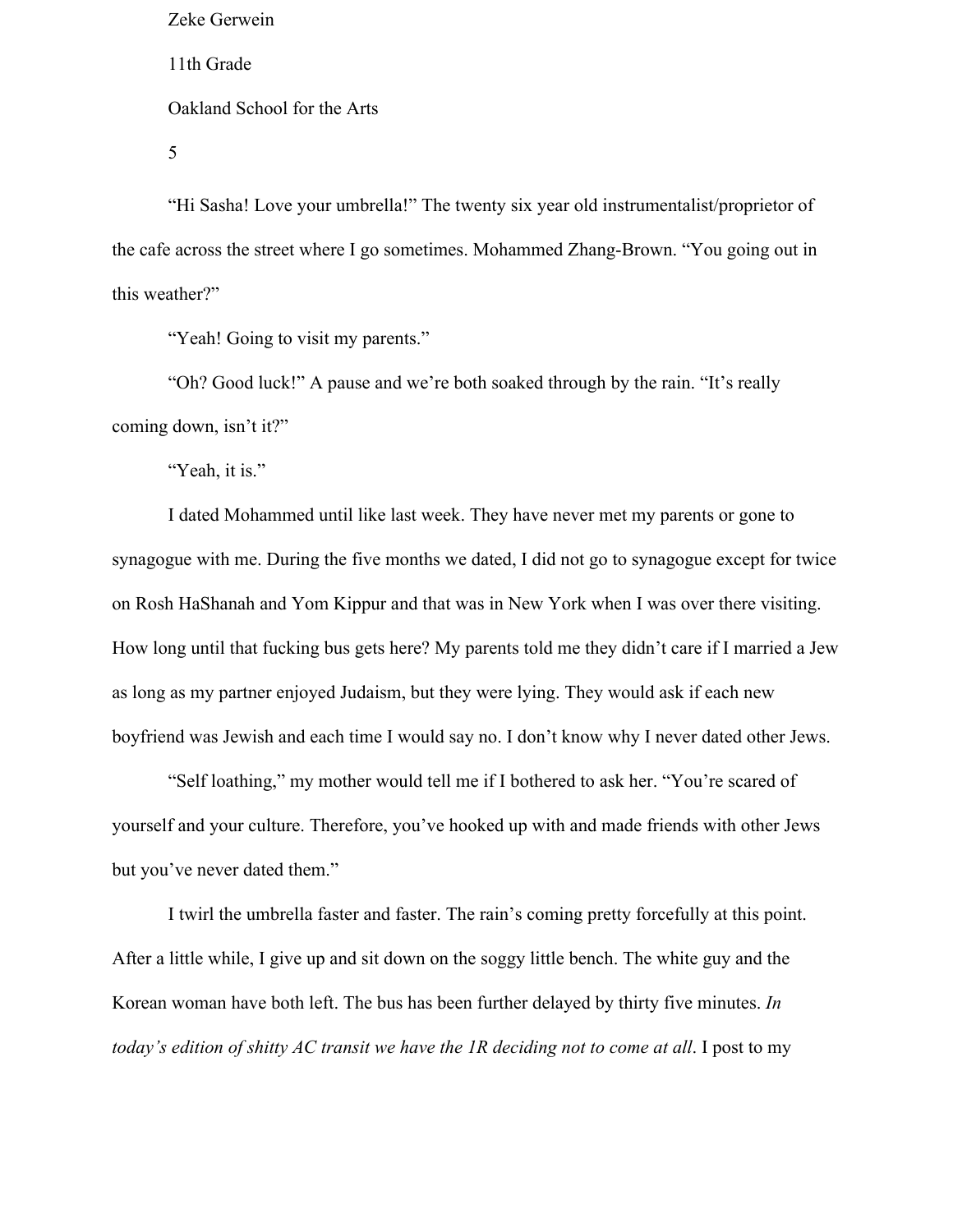Snapchat. No notifications. Nothing to do but not write in my notebook. This is *s*tupid. What am I going to do, the theatre equivalent of a road movie?

It will take a full hour even once the bus comes. O AC Transit, how you punish the unfaithful. Waiting at a soggy little bench for the 1R as if the 1R could be expected to come at all, the forty minute traverse through every interchange on Telegraph Avenue, the long, slow ride up to Berkeley (about half an hour or so, longer in the rain), and dragging your tortured corpse the last quarter mile from that faraway bus stop to the stuffy hallways of Congregation Beit Shalom.

Yonatan, my younger brother, senior at UC Santa Cruz would have no problems going back to synagogue. Synagogue was his *thing*, no matter how few people his age were there. He never felt desperate or insecure; he would talk to anyone and he would *enjoy* it. He would revel in it. And he would take a Lyft. He would live in Berkeley. He would live across the street from my parents house and walk the four blocks to the synagogue every Saturday.

"Sasha is perfect!" he would yell like over and over when I was in high school, everytime my parents asked him to not spend six hours a day on Youtube. "You never have to ask them to do anything!"

"I'm not perfect, Yonatan!" I would be so angry. "I have problems too!!"

"Everyone has problems and you don't have *any*."

Neither Yonatan nor I speaks Hebrew so maybe neither of us is as perfect as we assume the other one to be. I wonder if he'll be at synagogue today.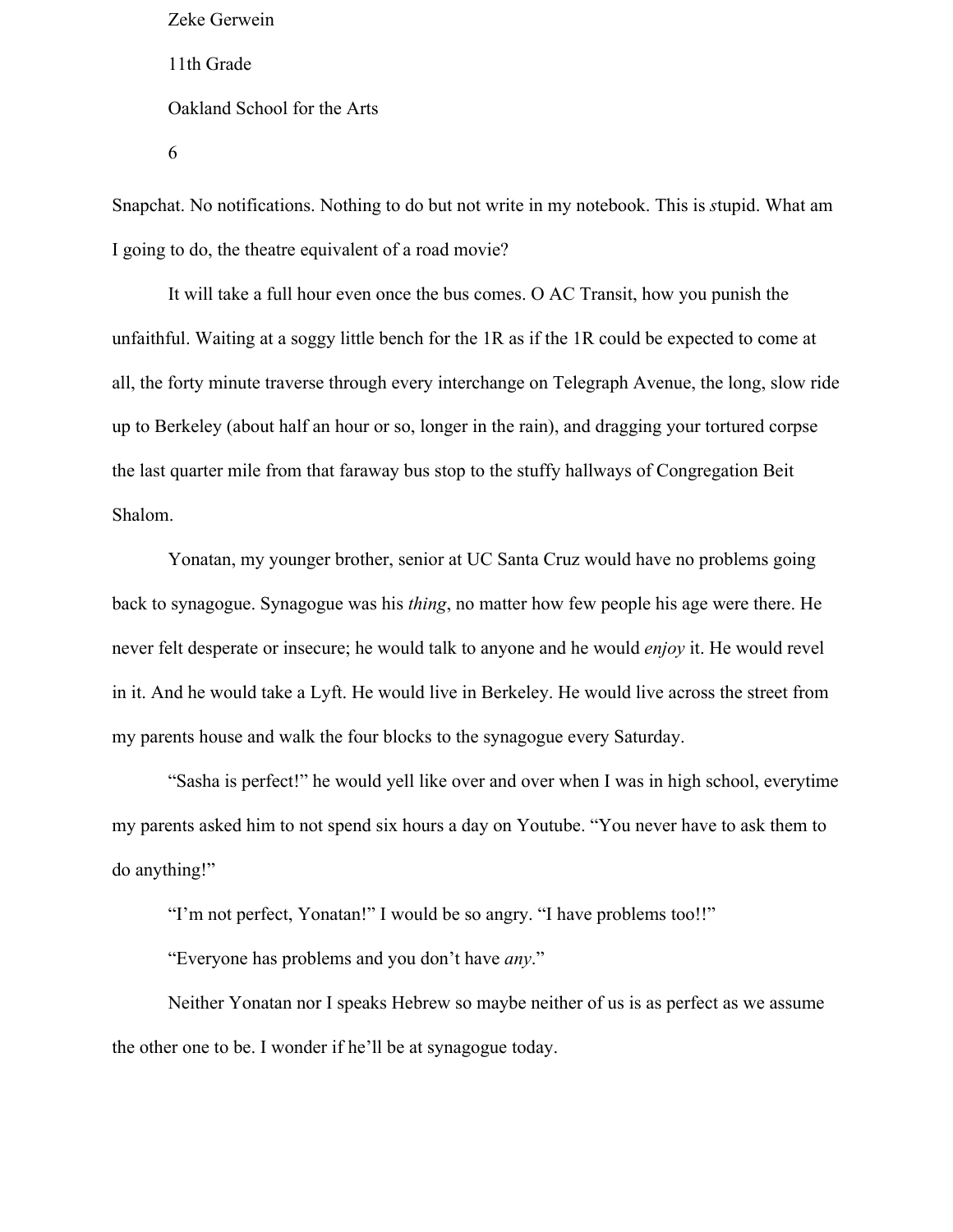The street has become much darker. Is it already afternoon? I take out my phone to check when the bus is getting here, but it refuses to turn on. Dead. The palm trees are very pronounced. The sky is ready to crack and collapse everything.

"Excuse me," I say to the idea of a bus. "Do you have the time?" But of course the idea of a bus is a fucking idea so *it* can't respond. I stand up and pace the curb on International Boulevard. The thought of walking a mile and a half to Downtown Oakland, where you can catch a number of buses to Berkeley is ludicrous. I have started this journey and I will fucking finish it.

"Oh, there isn't much time here."

It's the Korean woman and the young old white dude, staring at me. I had thought they'd disappeared already. I'm not sure which one spoke.

"What do you mean? Isn't much time here?" I speak as quickly as possible, as if this will make the bus appear. "I'm trying to get to Berkeley! The 1R just won't get here and I'm going to be late to see my parents."

"Aren't you done with your parents?"

My mother told me, back in high school, that in planning my education she could not decide between public school and Jewish day school. My father had gone to Jewish day school, he was now fluent in Hebrew, he could recite any of the ancient texts, he understood the archaic Aramaic dialects not spoken for untold thousands of years.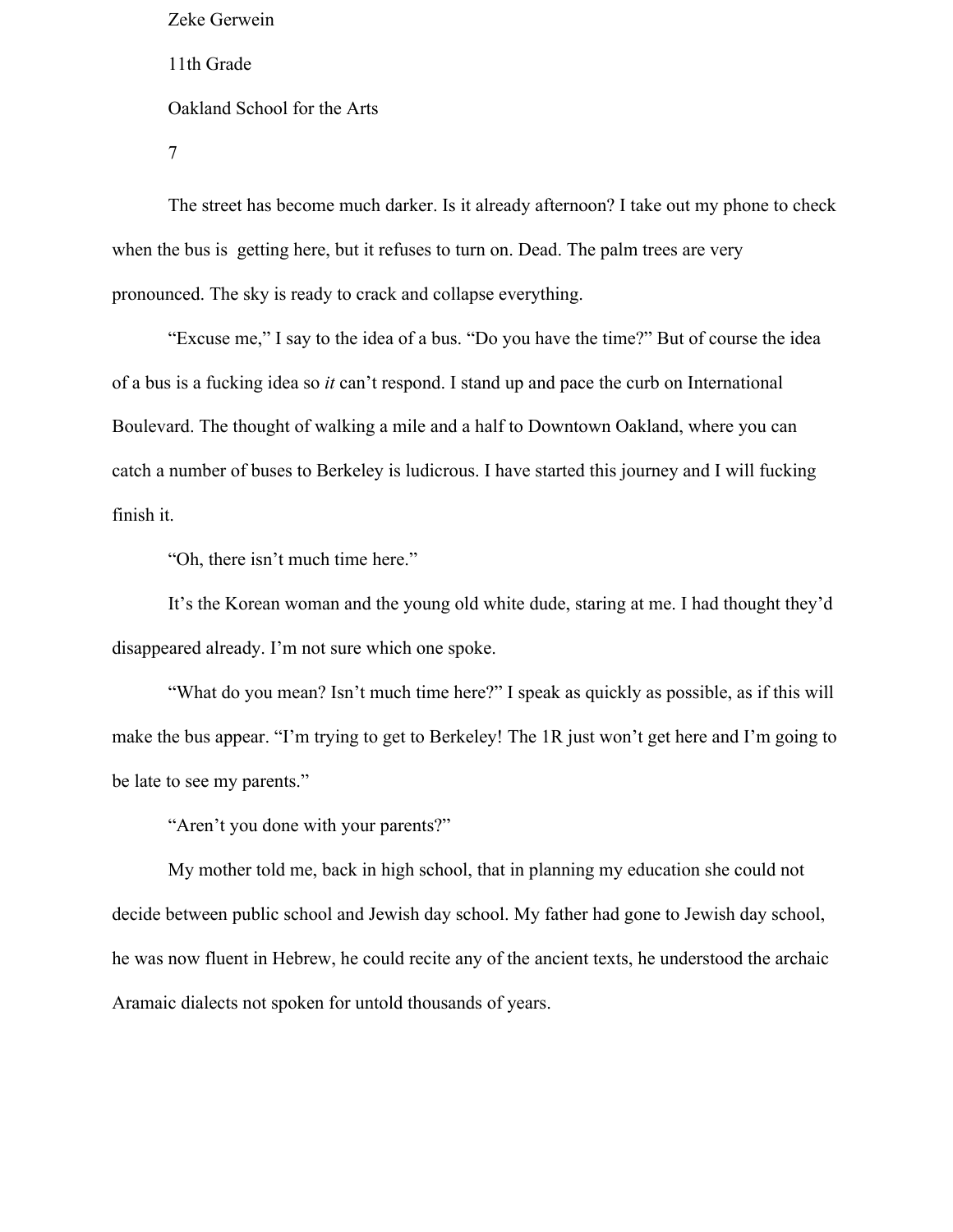"I'm so glad I didn't go to day school. It would be such an insular life, you know? All those people my age at synagogue who go to day school--none of them have non-Jewish friends!"

My mother pretends not to hear me. "I ended up deciding you would seek out Judaism yourself. You would learn Hebrew and study Talmud with your *Abba* after school. You could get public school life education and day school Jewish education."

"That didn't happen." I try to make sure my mother hears the satisfaction in my voice. I will not be insular, I will not go to synagogue every week. I will not practice Hebrew.

"Sometimes I wonder what I would do if I had to make the decision again."

"Well, I'm glad I went to public school."

"I know you are."

All the light has drained from the sky. The palm trees look pale gray against the sidewalk. "What do you mean there's not that much time here?" I tap my umbrella on the sidewalk. "Well, they train the buses to be late."

"I know! I know! I just need to get to Berkeley. When's the last time I went to synagogue?"

"Excuse me?"

"Oh, I'm sorry, I thought you said something."

"No, I just said that they train the buses to be late." The two of them speak in one voice. "And they do, don't they?"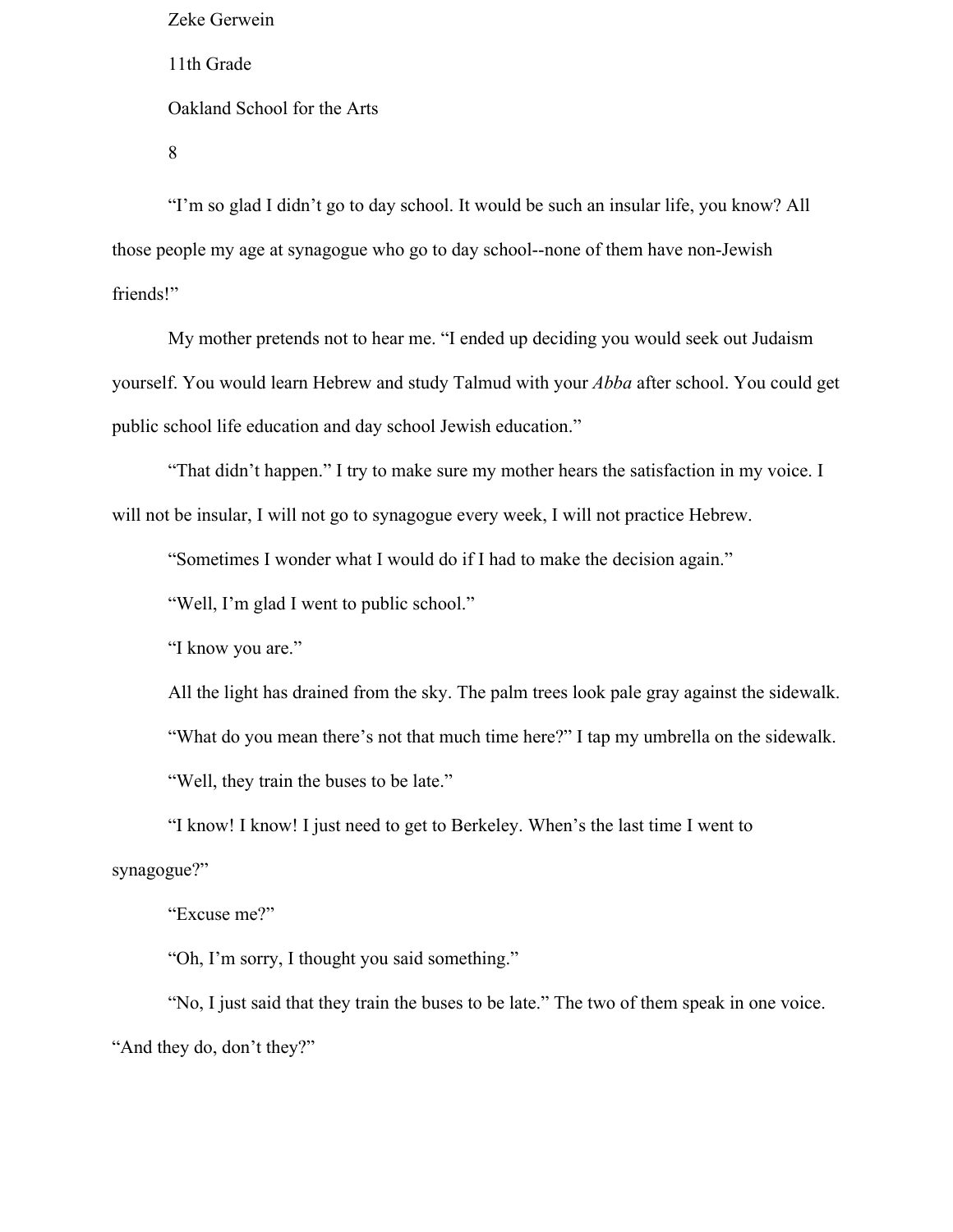Zeke Gerwein

11th Grade

Oakland School for the Arts

9

"What am I supposed to do?"

The rain comes harder and harder, smashing the concrete with high pitched explosions. It sounds like a child playing in a punk rock band with a triangle.

"Well, you could walk to BART. How far *is* it to Lake Merritt Station anyway? Less than a mile, right? You're trying to get to Berkeley?"

"I'm trying to get to my family," I whisper. "My family."

"Taking the bus is never the simplest way to get to synagogue." The two of them are singing in time with the rain. By the time the bus comes I've brought my notebook to my face to cover my ears.

I must have taken the 1R before, but the route is unfamiliar. Taking buses on Shabbat is forbidden by Jewish *halakha.* How could I get a bus onstage? Write something about liminal spaces. "Existence is like waiting for the bus". Something like that. Except the bus never comes. I'm reasonably sure I stole that from somebody at a creative nonfiction workshop in high school.

It's been hours and hours and no one on the bus has talked to me. We're crossing some gray hill on some gray avenue, with the monochrome city singing cacophonous below in great churning water. I try to look for the bay or the lake to get my bearings but cannot; the whole town is submerged. By the time I get off the bus, synagogue is long over. It's got to be eight or nine or midnight. Everything is dark.